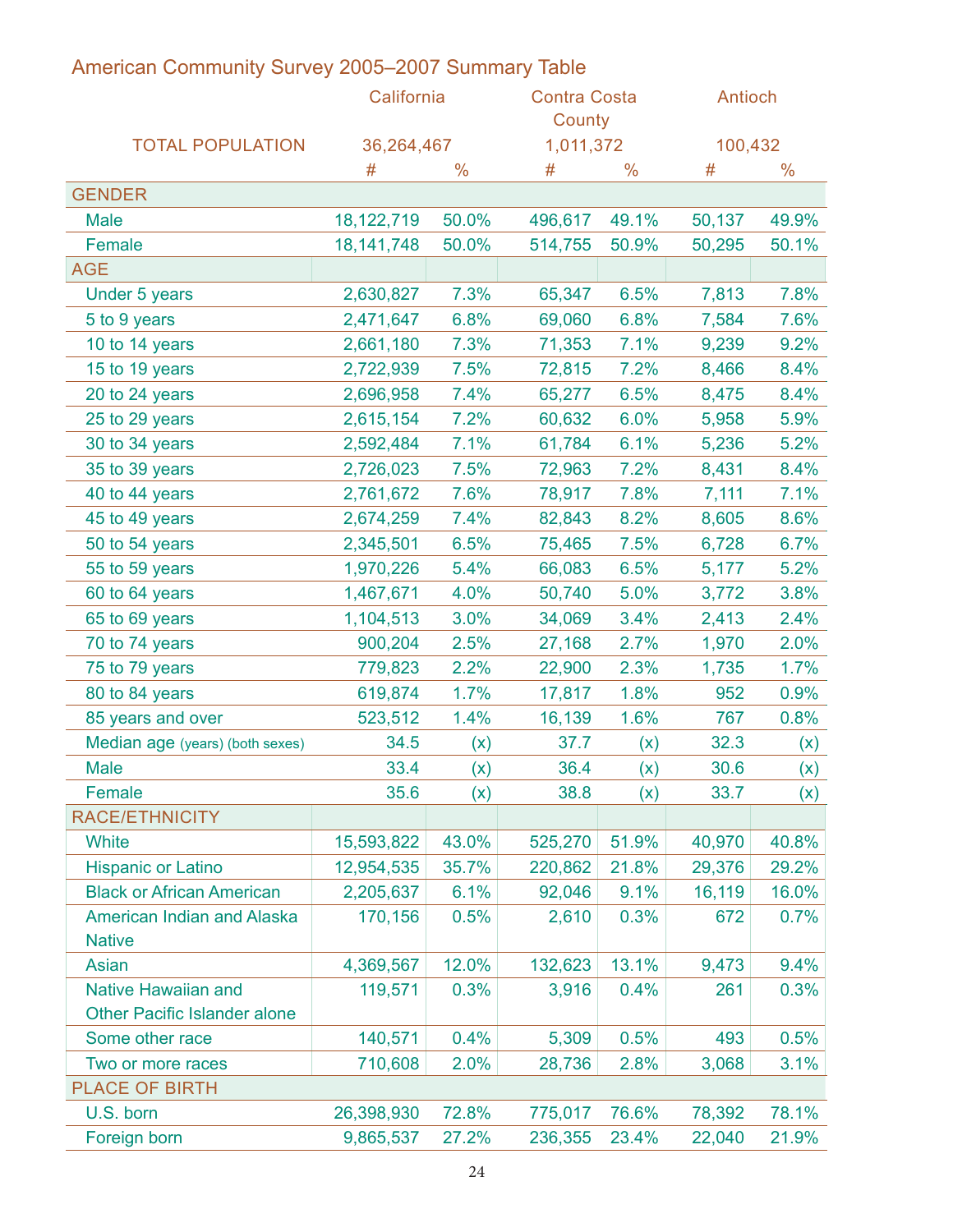| American Community Survey 2005–2007 Summary Table |                   |         |                            |       |               |               |
|---------------------------------------------------|-------------------|---------|----------------------------|-------|---------------|---------------|
|                                                   | California        |         | <b>Contra Costa County</b> |       | Antioch       |               |
| <b>TOTAL POPULATION</b>                           | 36,264,467        |         | 1,011,372                  |       | 100,432       |               |
|                                                   |                   |         | #                          |       |               |               |
| LANGUAGE (population 5 years and over)            |                   |         |                            |       |               |               |
| Speak only English at home                        | 19,406,677        | 57.7%   | 649,697                    | 68.7% | 64,429        | 69.6%         |
| Language other than English at                    | 14,226,963        | 42.3%   | 296,328                    | 31.3% | 28,190        | 30.4%         |
| home (All)                                        |                   |         |                            |       |               |               |
| Spanish                                           | 9,502,512         | 28.3%   | 158,310                    | 16.7% | 18,374        | 19.8%         |
| <b>Asian and Pacific Island</b>                   | 3,015,326         | $9.0\%$ | 79,548                     | 8.4%  | 5,616         | 6.1%          |
| languages                                         |                   |         |                            |       |               |               |
| EDUCATION (population 25 years and over)          |                   |         |                            |       |               |               |
| No high school diploma                            | 4,625,044         | 20.0%   | 80,297                     | 12.0% | 9,338         | 15.9%         |
| High school graduate (includes                    |                   |         |                            |       |               |               |
| equivalency)                                      | 5,288,363         | 22.9%   | 138,856                    | 20.8% | 15,485        | 26.3%         |
| Some college, no degree                           | 4,698,527         | 20.4%   | 145,557                    | 21.8% | 15,705        | 26.7%         |
| Associate's degree                                | 1,757,763         | 7.6%    | 54,798                     | 8.2%  | 6,025         | 10.2%         |
| <b>Bachelor's degree</b>                          | 4,315,630         | 18.7%   | 158,237                    | 23.7% | 9,174         | 15.6%         |
| Graduate or prof. degree                          | 2,395,589         | 10.4%   | 89,775                     | 13.4% | 3,128         | 5.3%          |
| Total                                             | 23,080,916 100.0% |         | 667,520 100.0%             |       | 58,855 100.0% |               |
| <b>INCOME &amp; POVERTY</b>                       |                   |         |                            |       |               |               |
| Total (for whom poverty status                    | 35,482,447 100.0% |         | 999,614 100.0%             |       | 99,967        | 100.0%        |
| is determined)                                    |                   |         |                            |       |               |               |
| All ages, below 200% of                           | 11,374,010        | 32.1%   | 204,586                    | 20.5% | 24,003        | 24.0%         |
| federal poverty level                             |                   |         |                            |       |               |               |
| Under 18 years:                                   | 3,829,508         | 33.7%   | 65,492                     | 32.0% | 9,713         | 40.5%         |
| 18 to 64 years:                                   | 6,384,141         | 56.1%   | 116,110                    | 56.8% | 12,907        | 53.8%         |
| 65 years and over:                                | 1,160,361         | 10.2%   | 22,984                     | 11.2% | 1,383         | 5.8%          |
| Median household income (\$)                      | 58,361            |         | 75,483                     |       | 69,165        |               |
| <b>EMPLOYMENT</b>                                 |                   |         |                            |       |               |               |
| Civilian population 25-64 years                   | 14,464,438 100.0% |         | 423,967 100.0%             |       | 39,077 100.0% |               |
| old, in labor force                               |                   |         |                            |       |               |               |
| Unemployed                                        | 795,267           | 5.5%    | 20,708                     | 4.9%  | 2,305         | 5.9%          |
| <b>VETERAN STATUS</b>                             |                   |         |                            |       |               |               |
| Civilian population (18 & over)                   | 26,726,775 100.0% |         | 758,811 100.0%             |       |               | 70,490 100.0% |
| <b>Civilian veterans</b>                          | 2,152,091         | 8.1%    | 65,790                     | 8.7%  | 6,712         | 9.5%          |
| <b>DISABILITY STATUS</b>                          |                   |         |                            |       |               |               |
| Population 5 to 15 years                          | 5,679,344 100.0%  |         | 156,126 100.0%             |       | 18,663        | 100.0%        |
| with any disability                               | 265,555           | 4.7%    | 8,007                      | 5.1%  | 986           | 5.3%          |
| Population 16 to 64 years                         | 23,577,830 100.0% |         | 667,337 100.0%             |       |               | 66,018 100.0% |
| with any disability                               | 2,446,635         | 10.4%   | 70,178 10.5%               |       | 7,781         | 11.8%         |
| Population 65 years and older                     | 3,809,961         | 100.0%  | 114,850 100.0%             |       | 7,676         | 100.0%        |
| with any disability                               | 1,558,810 40.9%   |         | 43,092 37.5%               |       | 3,294         | 42.9%         |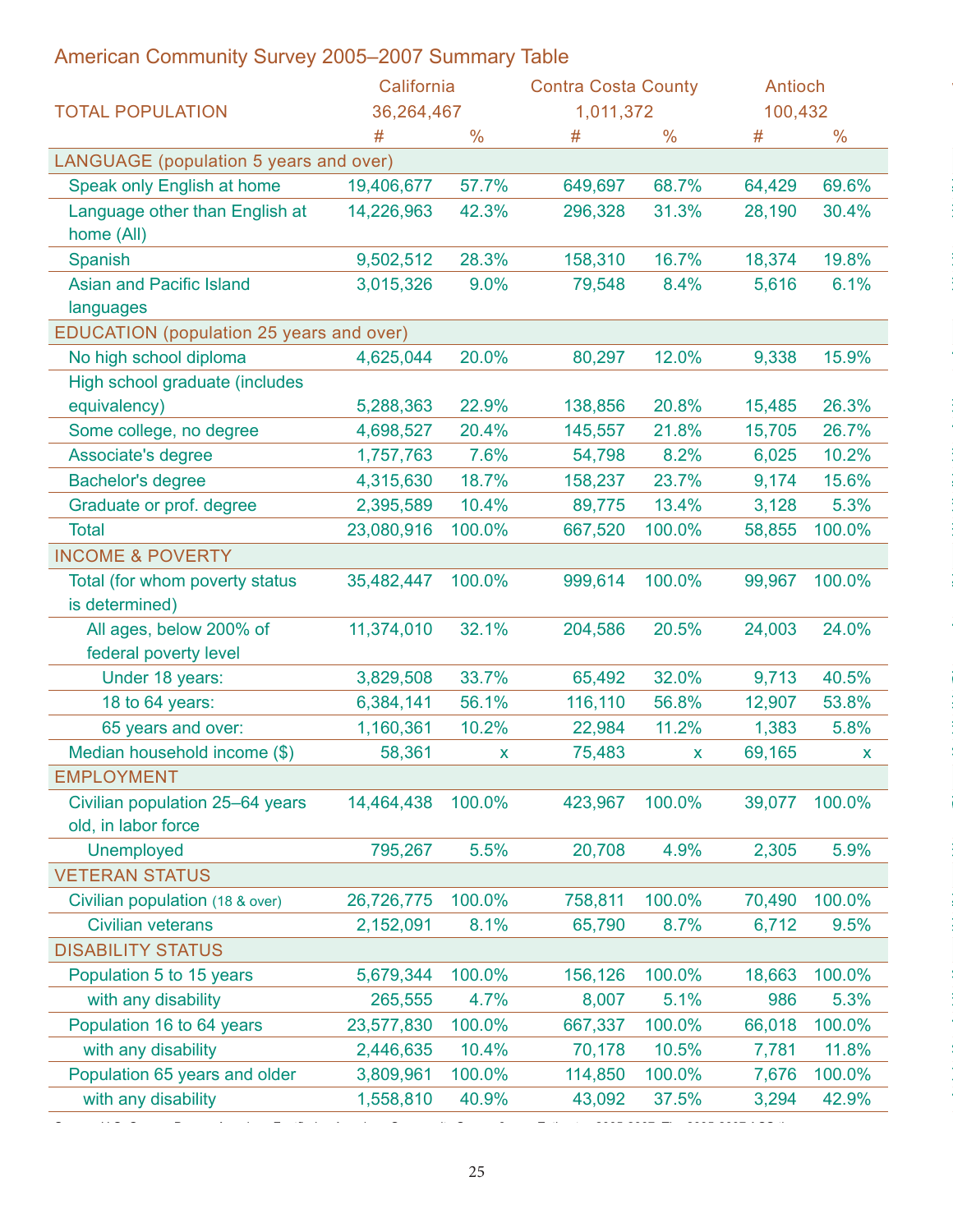| American Community Survey 2005-2007 Summary Table |                  |       |                  |               |         |               |
|---------------------------------------------------|------------------|-------|------------------|---------------|---------|---------------|
|                                                   | <b>Bay Point</b> |       | <b>Brentwood</b> |               | Concord |               |
| <b>TOTAL POPULATION</b>                           | 20,374           |       | 43,750           |               | 120,737 |               |
|                                                   | #                | $\%$  | #                | $\frac{0}{0}$ |         | $\frac{0}{0}$ |
| <b>GENDER</b>                                     |                  |       |                  |               |         |               |
| <b>Male</b>                                       | 9,956            | 48.9% | 21,170           | 48.4%         | 60,545  | 50.1%         |
| Female                                            | 10,418           | 51.1% | 22,580           | 51.6%         | 60,192  | 49.9%         |
| AGE                                               |                  |       |                  |               |         |               |
| Under 5 years                                     | 1,979            | 9.7%  | 3,582            | 8.2%          | 7,813   | 6.5%          |
| 5 to 9 years                                      | 1,667            | 8.2%  | 4,582            | 10.5%         | 7,212   | 6.0%          |
| 10 to 14 years                                    | 1,530            | 7.5%  | 4,287            | 9.8%          | 7,405   | 6.1%          |
| 15 to 19 years                                    | 1,588            | 7.8%  | 3,139            | 7.2%          | 7,722   | 6.4%          |
| 20 to 24 years                                    | 1,522            | 7.5%  | 1,726            | 3.9%          | 9,338   | 7.7%          |
| 25 to 29 years                                    | 1,783            | 8.8%  | 1,764            | 4.0%          | 9,210   | 7.6%          |
| 30 to 34 years                                    | 1,341            | 6.6%  | 3,445            | 7.9%          | 8,296   | 6.9%          |
| 35 to 39 years                                    | 1,854            | 9.1%  | 4,045            | 9.2%          | 9,446   | 7.8%          |
| 40 to 44 years                                    | 1,328            | 6.5%  | 4,085            | 9.3%          | 9,125   | 7.6%          |
| 45 to 49 years                                    | 1,516            | 7.4%  | 3,295            | 7.5%          | 10,368  | 8.6%          |
| 50 to 54 years                                    | 1,168            | 5.7%  | 2,228            | 5.1%          | 8,554   | 7.1%          |
| 55 to 59 years                                    | 936              | 4.6%  | 1,613            | 3.7%          | 7,128   | 5.9%          |
| 60 to 64 years                                    | 472              | 2.3%  | 1,441            | 3.3%          | 5,142   | 4.3%          |
| 65 to 69 years                                    | 731              | 3.6%  | 1,540            | 3.5%          | 4,446   | 3.7%          |
| 70 to 74 years                                    | 247              | 1.2%  | 1,132            | 2.6%          | 3,287   | 2.7%          |
| 75 to 79 years                                    | 370              | 1.8%  | 1,045            | 2.4%          | 2,742   | 2.3%          |
| 80 to 84 years                                    | 137              | 0.7%  | 582              | 1.3%          | 1,938   | 1.6%          |
| 85 years and over                                 | 205              | 1.0%  | 219              | 0.5%          | 1,565   | 1.3%          |
| Median age (years) (both sexes)                   | 30.7             | (x)   | 34.2             | (x)           | 36.6    | (x)           |
| Male                                              | 28.7             | (x)   | 34.2             | (x)           | 34.9    | (x)           |
| Female                                            | 32.3             | (x)   | 34.3             | (x)           | 38.6    | (x)           |
| RACE/ETHNICITY                                    |                  |       |                  |               |         |               |
| white                                             | 5,990            | 29.4% | 25,717           | 58.8%         | 66,249  | 54.9%         |
| <b>Hispanic or Latino</b>                         | 9,206            | 45.2% | 11,907           | 27.2%         | 34,365  | 28.5%         |
| <b>Black or African American</b>                  | 2,048            | 10.1% | 1,834            | 4.2%          | 3,099   | 2.6%          |
| <b>American Indian and Alaska</b>                 | 134              | 0.7%  | 71               | 0.2%          | 160     | 0.1%          |
| <b>Native</b>                                     |                  |       |                  |               |         |               |
| Asian                                             | 1,500            | 7.4%  | 2,118            | 4.8%          | 11,835  | 9.8%          |
| <b>Native Hawaiian and</b>                        | 450              | 2.2%  | 402              | 0.9%          | 854     | 0.7%          |
| <b>Other Pacific Islander alone</b>               |                  |       |                  |               |         |               |
| Some other race                                   | 277              | 1.4%  | 364              | 0.8%          | 757     | 0.6%          |
| Two or more races                                 | 769              | 3.8%  | 1,337            | 3.1%          | 3,418   | 2.8%          |
| PLACE OF BIRTH                                    |                  |       |                  |               |         |               |
| U.S. born                                         | 13,765           | 67.6% | 36,151           | 82.6%         | 86,225  | 71.4%         |
| Foreign born                                      | 6,609            | 32.4% | 7,599            | 17.4%         | 34,512  | 28.6%         |
|                                                   |                  |       |                  |               |         |               |

### 26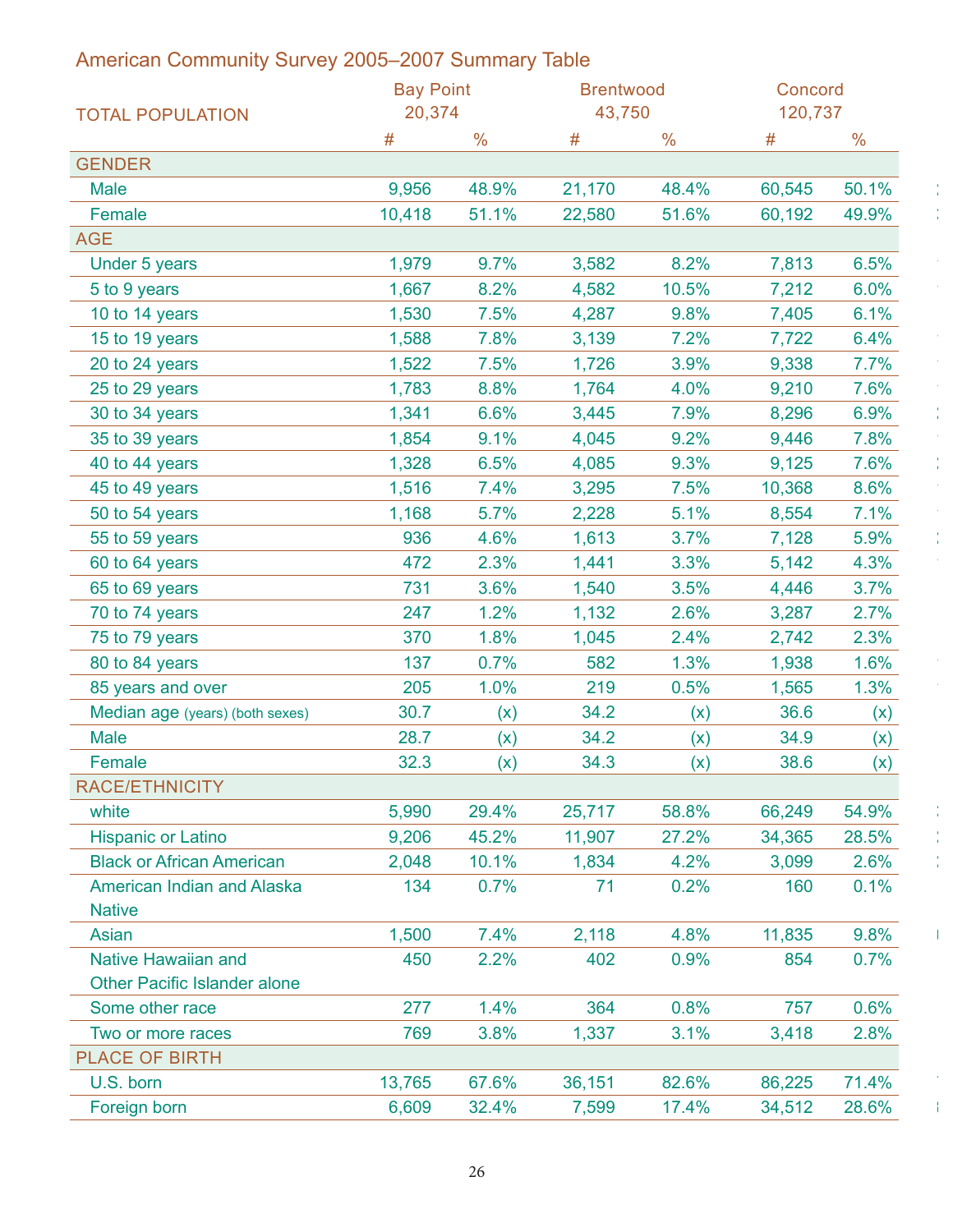|                                              | <b>Bay Point</b> |               | <b>Brentwood</b> |               | Concord |        |
|----------------------------------------------|------------------|---------------|------------------|---------------|---------|--------|
| <b>TOTAL POPULATION</b>                      | 20,374           |               | 43,750           |               | 120,737 |        |
|                                              |                  | $\frac{0}{0}$ | 丑                | $\frac{0}{0}$ |         |        |
| LANGUAGE (population 5 years and over)       |                  |               |                  |               |         |        |
| Speak only English at home                   | 9,432            | 51.3%         | 29,718           | 74.0%         | 69,575  | 61.6%  |
| Language other than English at<br>home (All) | 8,963            | 48.7%         | 10,450           | 26.0%         | 43,349  | 38.4%  |
| Spanish                                      | 7,385            | 40.1%         | 7,536            | 18.8%         | 26,699  | 23.6%  |
| <b>Asian and Pacific Island</b>              | 1,336            | 7.3%          | 1,538            | 3.8%          | 6,959   | 6.2%   |
| languages                                    |                  |               |                  |               |         |        |
| EDUCATION (population 25 years and over)     |                  |               |                  |               |         |        |
| No high school diploma                       | 3,181            | 26.3%         | 3,570            | 13.5%         | 11,778  | 14.5%  |
| High school graduate (includes               | 3,533            | 29.2%         | 6,242            | 23.6%         | 20,396  | 25.1%  |
| equivalency)                                 |                  |               |                  |               |         |        |
| Some college, no degree                      | 2,541            | 21.0%         | 7,000            | 26.5%         | 18,922  | 23.3%  |
| Associate's degree                           | 976              | 8.1%          | 2,518            | 9.5%          | 6,629   | 8.2%   |
| <b>Bachelor's degree</b>                     | 1,572            | 13.0%         | 5,071            | 19.2%         | 16,039  | 19.7%  |
| Graduate or prof. degree                     | 285              | 2.4%          | 2,033            | 7.7%          | 7,483   | 9.2%   |
| <b>Total</b>                                 | 12,088           | 100.0%        | 26,434           | 100.0%        | 81,247  | 100.0% |
| <b>INCOME &amp; POVERTY</b>                  |                  |               |                  |               |         |        |
| Total (for whom poverty status               | 20,282           | 100.0%        | 43,717           | 100.0%        | 119,687 | 100.0% |
| is determined)                               |                  |               |                  |               |         |        |
| All ages, below 200% of                      | 8,451            | 41.7%         | 6,043            | 13.8%         | 30,620  | 25.6%  |
| federal poverty level                        |                  |               |                  |               |         |        |
| Under 18 years:                              | 3,487            | 41.3%         | 2,264            | 37.5%         | 9,099   | 29.7%  |
| 18 to 64 years:                              | 4,299            | 50.9%         | 3,097            | 51.2%         | 18,265  | 59.7%  |
| 65 years and over:                           | 665              | 7.9%          | 682              | 11.3%         | 3,256   | 10.6%  |
| Median household income (\$)                 | 52,594           |               | 87,068           |               | 62,831  |        |
| <b>EMPLOYMENT</b>                            |                  |               |                  |               |         |        |
| Civilian population 25-64 yrs                | 7,347            | 100.0%        | 16,260           | 100.0%        | 53,268  | 100.0% |
| old, in labor force                          |                  |               |                  |               |         |        |
| <b>Unemployed</b>                            | 373              | 5.1%          | 681              | 4.2%          | 2,582   | 4.8%   |
| <b>VETERAN STATUS</b>                        |                  |               |                  |               |         |        |
| Civilian population (18 & over)              | 14,082           | 100.0%        | 29,088           | 100.0%        | 93,360  | 100.0% |
| <b>Civilian veterans</b>                     | 999              | 7.1%          | 2,735            | 9.4%          | 7,654   | 8.2%   |
| <b>DISABILITY STATUS</b>                     |                  |               |                  |               |         |        |
| Population 5 to 15 years                     | 3,624            | 100.0%        | 9,731            | 100.0%        | 16,315  | 100.0% |
| with any disability                          | 195              | 5.4%          | 793              | 8.1%          | 883     | 5.4%   |
| Population 16 to 64 yrs                      | 13,081           | 100.0%        | 25,894           | 100.0%        | 82,307  | 100.0% |
| with any disability                          | 2,154            | 16.5%         | 2,572            | 9.9%          | 9,201   | 11.2%  |
| Population 65 yrs and over                   | 1,690            | 100.0%        | 4,518            | 100.0%        | 13,261  | 100.0% |
| with any disability                          | 911              | 53.9%         | 1,640            | 36.3%         | 5,649   | 42.6%  |
|                                              |                  |               |                  |               |         |        |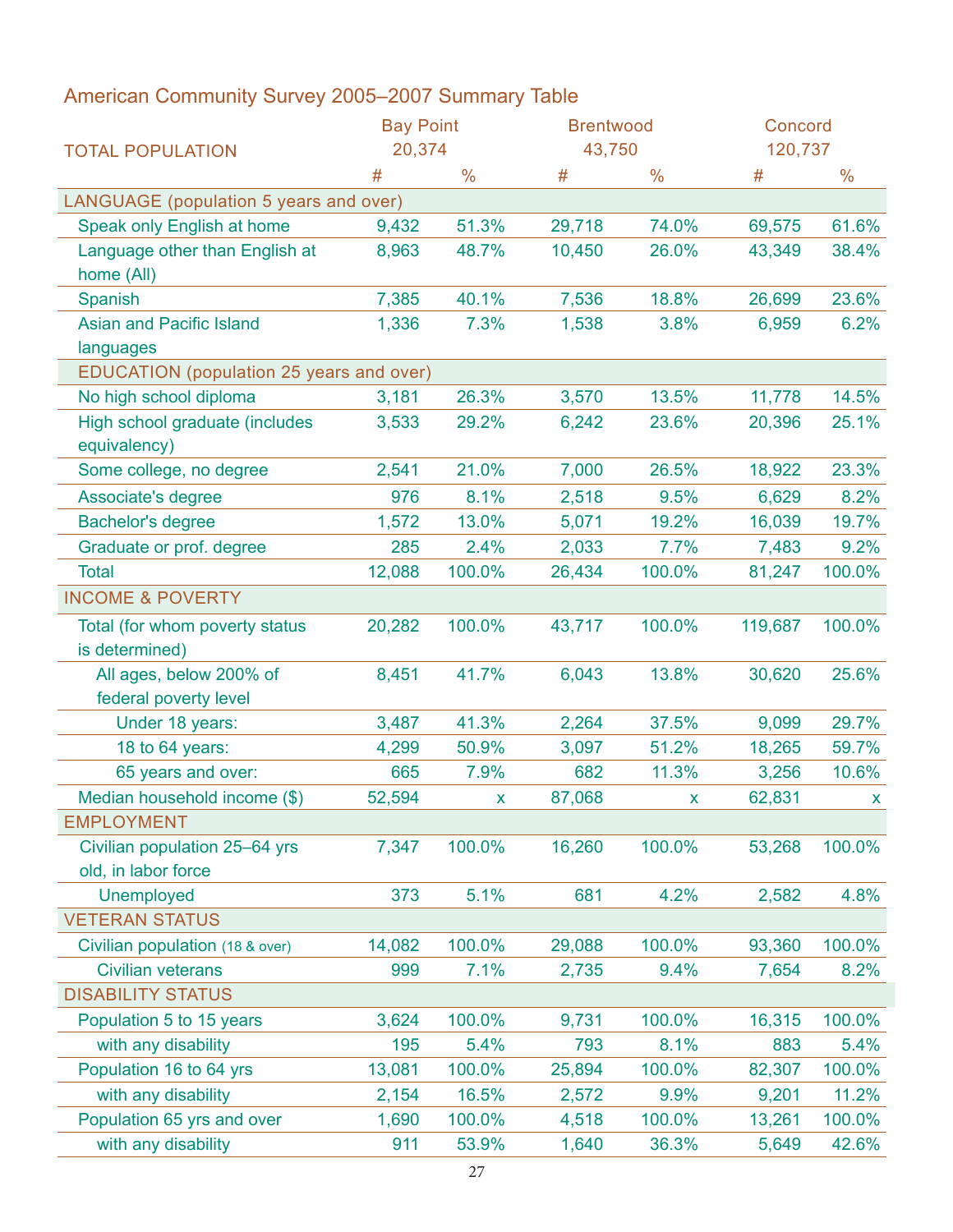|                                     | <b>El Cerrito</b> |               | <b>Hercules</b> |               | <b>Martinez</b> |            |
|-------------------------------------|-------------------|---------------|-----------------|---------------|-----------------|------------|
| <b>TOTAL POPULATION</b>             | 25,659            |               | 24,156          |               | 33,842          |            |
|                                     | #                 | $\frac{0}{0}$ | #               | $\frac{0}{0}$ | #               | $\%$       |
| <b>GENDER</b>                       |                   |               |                 |               |                 |            |
| Male                                | 12,057            | 47.0%         | 11,644          | 48.2%         | 16,482          | 48.7%      |
| Female                              | 13,602            | 53.0%         | 12,512          | 51.8%         | 17,360          | 51.3%      |
| <b>AGE</b>                          |                   |               |                 |               |                 |            |
| Under 5 years                       | 1,071             | 4.2%          | 1,410           | 5.8%          | 1,500           | 4.4%       |
| 5 to 9 years                        | 1,402             | 5.5%          | 1,472           | 6.1%          | 1,832           | 5.4%       |
| 10 to 14 years                      | 915               | 3.6%          | 1,330           | 5.5%          | 2,050           | 6.1%       |
| 15 to 19 years                      | 1,064             | 4.1%          | 2,019           | 8.4%          | 2,236           | 6.6%       |
| 20 to 24 years                      | 1,239             | 4.8%          | 1,650           | 6.8%          | 1,525           | 4.5%       |
| 25 to 29 years                      | 1,519             | 5.9%          | 1,432           | 5.9%          | 2,330           | 6.9%       |
| 30 to 34 years                      | 2,192             | 8.5%          | 2,006           | 8.3%          | 1,891           | 5.6%       |
| 35 to 39 years                      | 1,707             | 6.7%          | 1,517           | 6.3%          | 2,181           | 6.4%       |
| 40 to 44 years                      | 2,168             | 8.4%          | 2,000           | 8.3%          | 2,954           | 8.7%       |
| 45 to 49 years                      | 1,655             | 6.4%          | 2,642           | 10.9%         | 2,767           | 8.2%       |
| 50 to 54 years                      | 1,919             | 7.5%          | 2,292           | 9.5%          | 3,558           | 10.5%      |
| 55 to 59 years                      | 2,046             | 8.0%          | 1,434           | 5.9%          | 3,085           | 9.1%       |
| 60 to 64 years                      | 1,670             | 6.5%          | 842             | 3.5%          | 1,977           | 5.8%       |
| 65 to 69 years                      | 964               | 3.8%          | 588             | 2.4%          | 1,251           | 3.7%       |
| 70 to 74 years                      | 861               | 3.4%          | 472             | 2.0%          | 868             | 2.6%       |
| 75 to 79 years                      | 915               | 3.6%          | 486             | 2.0%          | 892             | 2.6%       |
| 80 to 84 years                      | 1,170             | 4.6%          | 359             | 1.5%          | 418             | 1.2%       |
| 85 years and over                   | 1,182             | 4.6%          | 205             | 0.8%          | 527             | 1.6%       |
| Median age (years) (both sexes)     | 44.2              | (x)           | 37.4            | (x)           | 42.7            | (x)        |
| Male                                | 41.8              | (x)           | 34.8            | (x)           | 42.6            |            |
| Female                              | 47.1              | (x)           | 40.2            | (x)           | 42.9            | (x)<br>(x) |
| <b>RACE/ETHNICITY</b>               |                   |               |                 |               |                 |            |
| White                               | 13,063            | 50.9%         | 4,476           | 18.5%         | 24,384          | 72.1%      |
| <b>Hispanic or Latino</b>           | 2,889             | 11.3%         | 3,378           | 14.0%         | 4,539           | 13.4%      |
|                                     |                   |               |                 |               |                 |            |
| <b>Black or African American</b>    | 2,155             | 8.4%          | 4,844           | 20.1%         | 948             | 2.8%       |
| American Indian and Alaska          | 52                | 0.2%          | $\sim$          | $0.0\%$       | 107             | 0.3%       |
| <b>Native</b>                       |                   |               |                 |               |                 |            |
| Asian                               | 6,238             | 24.3%         | 10,385          | 43.0%         | 2,418           | 7.1%       |
| <b>Native Hawaiian and</b>          | $\sim$            | 0.0%          | 275             | 1.1%          | 167             | 0.5%       |
| <b>Other Pacific Islander alone</b> |                   |               |                 |               |                 |            |
| Some other race                     | 363               | 1.4%          | 151             | 0.6%          | 21              | 0.1%       |
| Two or more races                   | 899               | 3.5%          | 647             | 2.7%          | 1,258           | 3.7%       |
| <b>PLACE OF BIRTH</b>               |                   |               |                 |               |                 |            |
| U.S. born                           | 17,108            | 66.7%         | 15,339          | 63.5%         | 29,866          | 88.3%      |
| Foreign born                        | 8,551             | 33.3%         | 8,817           | 36.5%         | 3,976           | 11.7%      |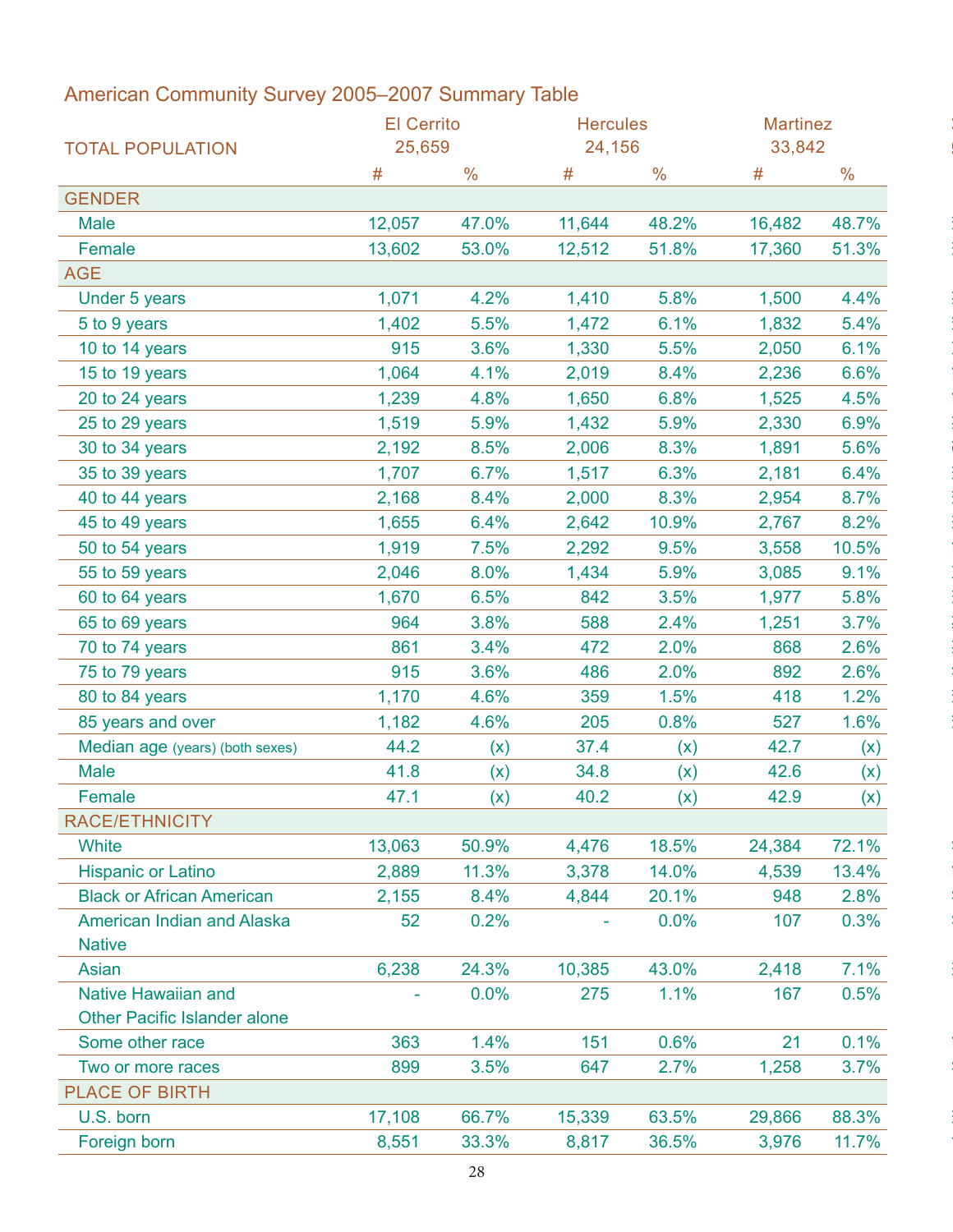|                                              | <b>El Cerrito</b> |               | <b>Hercules</b> |               | <b>Martinez</b> |               |
|----------------------------------------------|-------------------|---------------|-----------------|---------------|-----------------|---------------|
| <b>TOTAL POPULATION</b>                      | 25,659            |               | 24,156          |               | 33,842          |               |
|                                              |                   | $\frac{0}{0}$ |                 | $\frac{1}{2}$ |                 | $\frac{0}{0}$ |
| LANGUAGE (population 5 years and over)       |                   |               |                 |               |                 |               |
| Speak only English at home                   | 15,400            | 62.6%         | 11,812          | 51.9%         | 27,400          | 84.7%         |
| Language other than English at<br>home (All) | 9,188             | 37.4%         | 10,934          | 48.1%         | 4,942           | 15.3%         |
| Spanish                                      | 2,185             | 8.9%          | 2,237           | 9.8%          | 2,345           | 7.3%          |
| <b>Asian and Pacific Island</b>              | 4,476             | 18.2%         | 6,731           | 29.6%         | 1,040           | 3.2%          |
| languages                                    |                   |               |                 |               |                 |               |
| EDUCATION (population 25 years and over)     |                   |               |                 |               |                 |               |
| No high school diploma                       | 1,306             | 6.5%          | 1,421           | 8.7%          | 1,724           | 7.0%          |
| High school graduate (includes               | 2,687             | 13.5%         | 2,720           | 16.7%         | 5,155           | 20.9%         |
| equivalency)                                 |                   |               |                 |               |                 |               |
| Some college, no degree                      | 3,333             | 16.7%         | 3,395           | 20.9%         | 6,152           | 24.9%         |
| Associate's degree                           | 1,396             | 7.0%          | 1,822           | 11.2%         | 2,800           | 11.3%         |
| <b>Bachelor's degree</b>                     | 5,818             | 29.1%         | 5,303           | 32.6%         | 6,111           | 24.7%         |
|                                              |                   | 27.2%         | 1,614           | 9.9%          | 2,757           | 11.2%         |
| Graduate or prof. degree                     | 5,428             |               |                 |               |                 |               |
| Total<br><b>INCOME &amp; POVERTY</b>         | 19,968            | 100.0%        | 16,275          | 100.0%        | 24,699          | 100.0%        |
| Total (for whom poverty status               | 24,691            | 100.0%        | 24,052          | 100.0%        |                 | 32,759 100.0% |
| is determined)                               |                   |               |                 |               |                 |               |
| All ages, below 200% of                      | 4,784             | 19.4%         | 2,374           | 9.9%          | 4,651           | 14.2%         |
| federal poverty level                        |                   |               |                 |               |                 |               |
| Under 18 years:                              | 707               | 14.8%         | 633             | 26.7%         | 1,246           | 26.8%         |
| 18 to 64 years:                              | 3,243             | 67.8%         | 1,385           | 58.3%         | 2,654           | 57.1%         |
|                                              |                   |               |                 |               |                 |               |
| 65 years and over:                           | 834               | 17.4%         | 356             | 15.0%         | 751             | 16.1%         |
| Median household income (\$)                 | 77,650            |               | 88,966          |               | 73,668          |               |
| <b>EMPLOYMENT</b>                            |                   |               |                 |               |                 |               |
| Civilian population 25-64 yrs                | 11,714            | 100.0%        | 11,535          | 100.0%        |                 | 16,392 100.0% |
| old, in labor force                          |                   |               |                 |               |                 |               |
| Unemployed                                   | 717               | 6.1%          | 608             | 5.3%          | 771             | 4.7%          |
| <b>VETERAN STATUS</b>                        |                   |               |                 |               |                 |               |
| Civilian population (18 & over)              | 21,488            | 100.0%        | 18,547          | 100.0%        |                 | 27,041 100.0% |
| <b>Civilian veterans</b>                     | 1,342             | 6.2%          | 1,051           | 5.7%          |                 | 3,033 11.2%   |
| <b>DISABILITY STATUS</b>                     |                   |               |                 |               |                 |               |
| Population 5 to 15 years                     | 2,608             | 100.0%        | 3,053           | 100.0%        |                 | 4,148 100.0%  |
| with any disability                          | 108               | 4.1%          | 219             | 7.2%          | 285             | 6.9%          |
| Population 16 to 64 yrs                      | 16,793            | 100.0%        | 17,546          | 100.0%        |                 | 23,437 100.0% |
| with any disability                          | 1,434             | 8.5%          | 1,289           | 7.3%          |                 | 2,428 10.4%   |
| Population 65 yrs and over                   | 4,239             | 100.0%        | 2,110           | 100.0%        |                 | 3,674 100.0%  |
|                                              | 1,402             | 33.1%         | 966             | 45.8%         |                 | 1,243 33.8%   |
| with any disability                          |                   |               |                 |               |                 |               |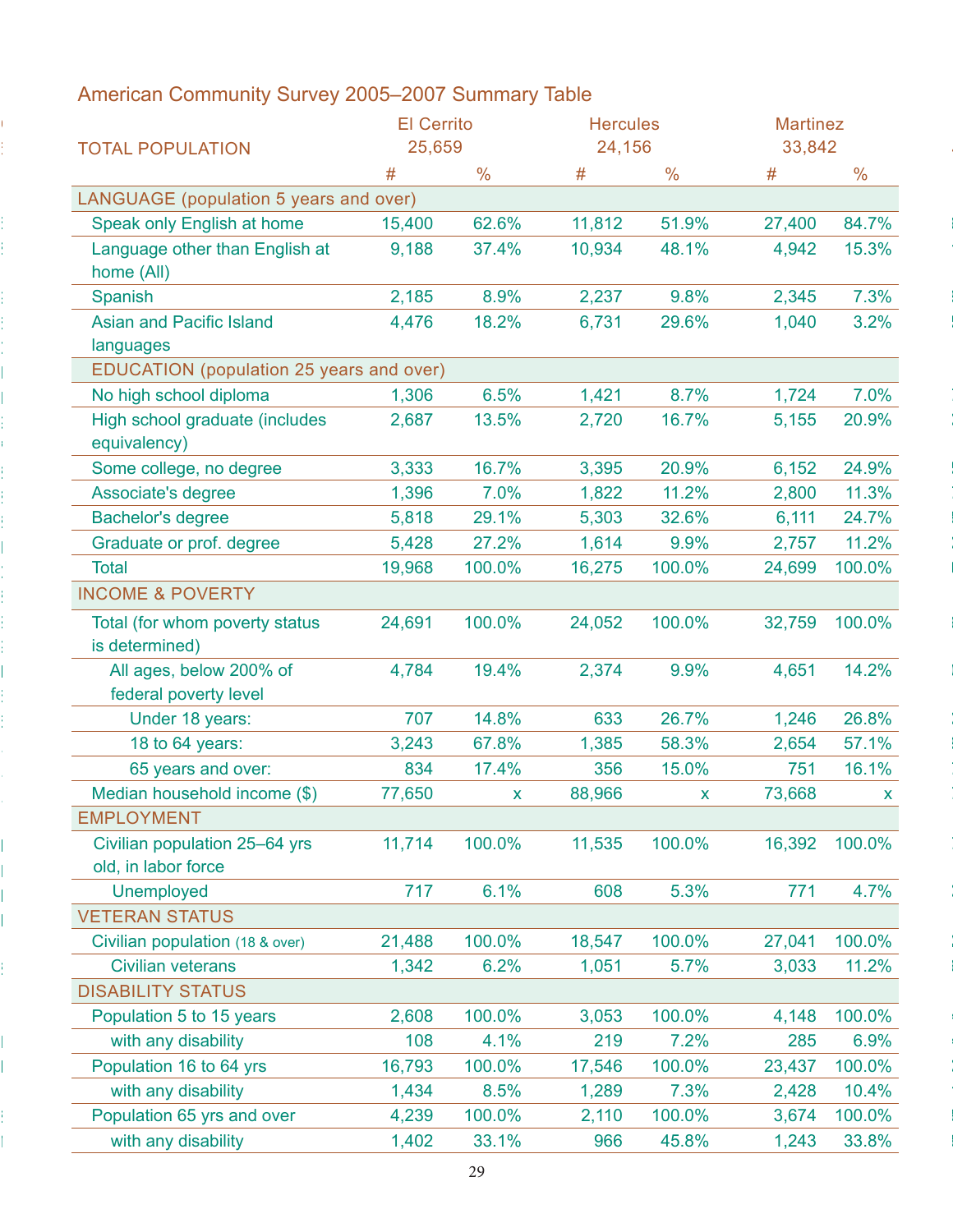|                                             | Oakley |               | Pittsburg |               | <b>Pleasant Hill</b> |       |  |
|---------------------------------------------|--------|---------------|-----------|---------------|----------------------|-------|--|
| <b>TOTAL POPULATION</b>                     | 29,045 |               | 62,670    |               | 33,980               |       |  |
|                                             | #      | $\frac{0}{0}$ | #         | $\frac{0}{0}$ | #                    | $\%$  |  |
| <b>GENDER</b>                               |        |               |           |               |                      |       |  |
| <b>Male</b>                                 | 15,060 | 51.9%         | 30,275    | 48.3%         | 16,496               | 48.5% |  |
| Female                                      | 13,985 | 48.1%         | 32,395    | 51.7%         | 17,484               | 51.5% |  |
| <b>AGE</b>                                  |        |               |           |               |                      |       |  |
| Under 5 years                               | 2,299  | 7.9%          | 5,570     | 8.9%          | 2,115                | 6.2%  |  |
| 5 to 9 years                                | 2,853  | 9.8%          | 4,538     | 7.2%          | 2,161                | 6.4%  |  |
| 10 to 14 years                              | 3,008  | 10.4%         | 4,521     | 7.2%          | 1,680                | 4.9%  |  |
| 15 to 19 years                              | 2,418  | 8.3%          | 5,130     | 8.2%          | 2,426                | 7.1%  |  |
| 20 to 24 years                              | 1,819  | 6.3%          | 5,737     | 9.2%          | 2,144                | 6.3%  |  |
| 25 to 29 years                              | 1,896  | 6.5%          | 4,996     | 8.0%          | 1,896                | 5.6%  |  |
| 30 to 34 years                              | 2,173  | 7.5%          | 3,667     | 5.9%          | 2,314                | 6.8%  |  |
| 35 to 39 years                              | 2,236  | 7.7%          | 3,916     | 6.2%          | 2,684                | 7.9%  |  |
| 40 to 44 years                              | 2,480  | 8.5%          | 4,387     | 7.0%          | 2,447                | 7.2%  |  |
| 45 to 49 years                              | 2,339  | 8.1%          | 4,790     | 7.6%          | 2,701                | 7.9%  |  |
| 50 to 54 years                              | 1,414  | 4.9%          | 3,693     | 5.9%          | 2,662                | 7.8%  |  |
| 55 to 59 years                              | 1,200  | 4.1%          | 3,645     | 5.8%          | 2,309                | 6.8%  |  |
| 60 to 64 years                              | 1,033  | 3.6%          | 2,850     | 4.5%          | 1,946                | 5.7%  |  |
| 65 to 69 years                              | 427    | 1.5%          | 1,803     | 2.9%          | 1,503                | 4.4%  |  |
| 70 to 74 years                              | 491    | 1.7%          | 1,406     | 2.2%          | 767                  | 2.3%  |  |
| 75 to 79 years                              | 440    | 1.5%          | 705       | 1.1%          | 770                  | 2.3%  |  |
| 80 to 84 years                              | 366    | 1.3%          | 834       | 1.3%          | 605                  | 1.8%  |  |
| 85 years and over                           | 153    | 0.5%          | 482       | 0.8%          | 850                  | 2.5%  |  |
| Median age (years) (both sexes)             | 30.6   | (x)           | 30.9      | (x)           | 39                   |       |  |
| Male                                        | 29.3   |               | 30.1      |               | 39                   | (x)   |  |
|                                             |        | (x)           |           | (x)           |                      | (x)   |  |
| Female<br>RACE/ETHNICITY                    | 31.9   | (x)           | 31.5      | (x)           | 39.1                 | (x)   |  |
|                                             |        |               |           |               |                      |       |  |
| <b>White</b>                                | 15,543 | 53.5%         | 14,603    | 23.3%         | 23,693               | 69.7% |  |
| <b>Hispanic or Latino</b>                   | 9,813  | 33.8%         | 24,311    | 38.8%         | 2,528                | 7.4%  |  |
| <b>Black or African American</b>            | 1,449  | 5.0%          | 10,353    | 16.5%         | 1,126                | 3.3%  |  |
| American Indian and Alaska<br><b>Native</b> | 49     | 0.2%          | 203       | 0.3%          | 107                  | 0.3%  |  |
| Asian                                       | 1,235  | 4.3%          | 10,319    | 16.5%         | 4,727                | 13.9% |  |
| <b>Native Hawaiian and</b>                  | ÷      | 0.0%          | 289       | 0.5%          | 66                   | 0.2%  |  |
| <b>Other Pacific Islander alone</b>         |        |               |           |               |                      |       |  |
| Some other race                             | 16     | 0.1%          | 928       | 1.5%          | 44                   | 0.1%  |  |
| Two or more races                           | 940    | 3.2%          | 1,664     | 2.7%          | 1,689                | 5.0%  |  |
| <b>PLACE OF BIRTH</b>                       |        |               |           |               |                      |       |  |
| U.S. born                                   | 24,534 | 84.5%         | 42,770    | 68.2%         | 26,423               | 77.8% |  |
| Foreign born                                | 4,511  | 15.5%         | 19,900    | 31.8%         | 7,557                | 22.2% |  |
|                                             |        |               |           |               |                      |       |  |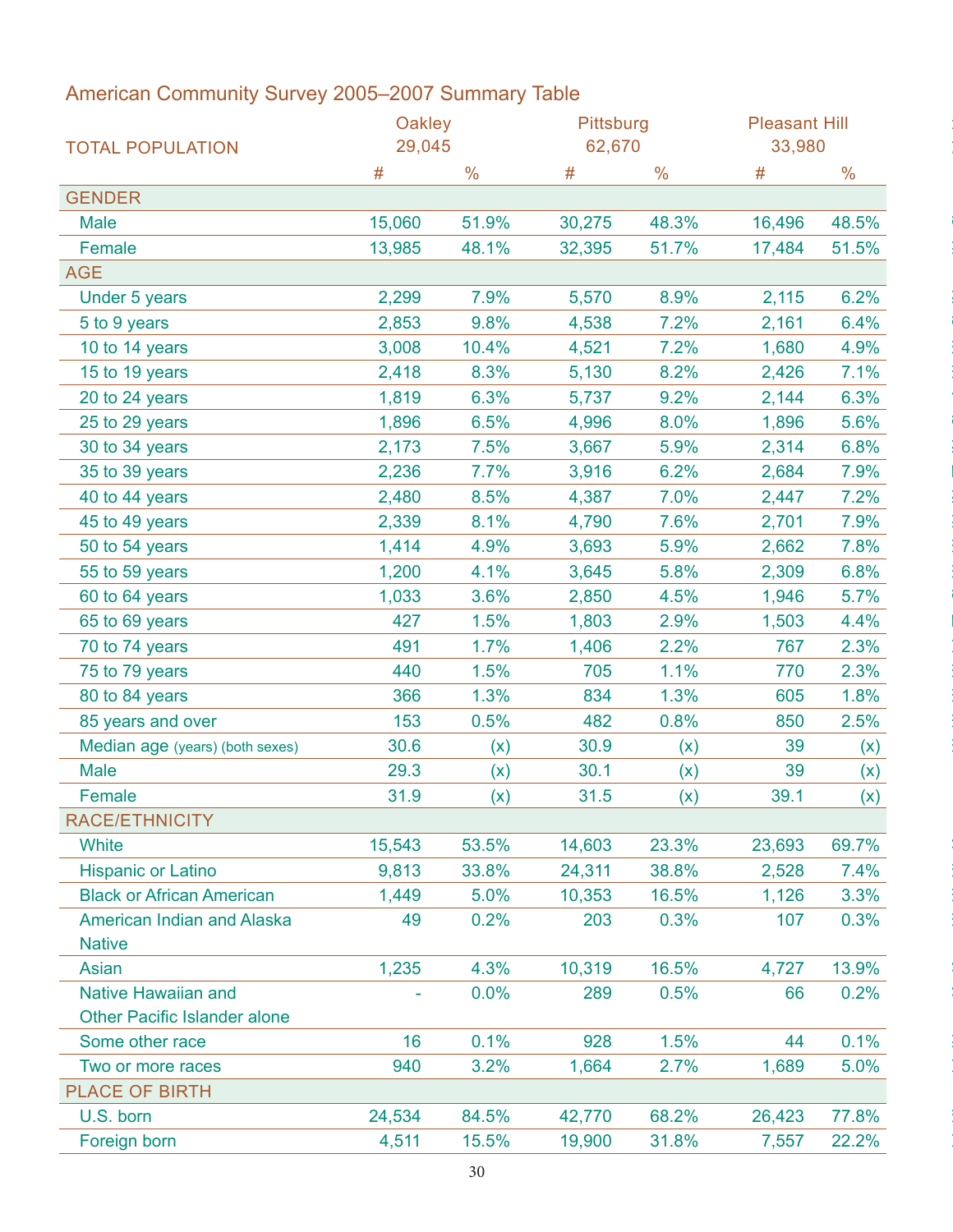|                                                  | Oakley |               | Pittsburg |               | <b>Pleasant Hill</b> |        |
|--------------------------------------------------|--------|---------------|-----------|---------------|----------------------|--------|
| <b>TOTAL POPULATION</b>                          | 29,045 |               | 62,670    |               | 33,980               |        |
|                                                  |        | $\frac{0}{0}$ |           | $\frac{0}{0}$ | $\pmb{\pm}$          | $\%$   |
| LANGUAGE (population 5 years and over)           |        |               |           |               |                      |        |
| Speak only English at home                       | 19,609 | 73.3%         | 30,887    | 54.1%         | 24,207               | 76.0%  |
| Language other than English at<br>home (All)     | 7,137  | 26.7%         | 26,213    | 45.9%         | 7,658                | 24.0%  |
| Spanish                                          | 5,995  | 22.4%         | 17,661    | 30.9%         | 1,921                | 6.0%   |
| <b>Asian and Pacific Island</b>                  | 541    | 2.0%          | 5,735     | 10.0%         | 3,176                | 10.0%  |
| languages                                        |        |               |           |               |                      |        |
| EDUCATION (population 25 years and over)         |        |               |           |               |                      |        |
| No high school diploma                           | 2,761  | 16.6%         | 9,228     | 24.8%         | 1,480                | 6.3%   |
| High school graduate (includes<br>equivalency)   | 5,337  | 32.1%         | 10,542    | 28.4%         | 3,817                | 16.3%  |
| Some college, no degree                          | 4,599  | 27.6%         | 8,578     | 23.1%         | 5,851                | 24.9%  |
| Associate's degree                               | 1,701  | 10.2%         | 3,081     | 8.3%          | 2,003                | 8.5%   |
| <b>Bachelor's degree</b>                         | 1,854  | 11.1%         | 4,228     | 11.4%         | 6,859                | 29.2%  |
| Graduate or prof. degree                         | 396    | 2.4%          | 1,517     | 4.1%          | 3,444                | 14.7%  |
| Total                                            | 16,648 | 100.0%        | 37,174    | 100.0%        | 23,454               | 100.0% |
| <b>INCOME &amp; POVERTY</b>                      |        |               |           |               |                      |        |
| Total (for whom poverty status<br>is determined) | 28,607 | 100.0%        | 62,247    | 100.0%        | 33,958               | 100.0% |
| All ages, below 200% of                          | 6,004  | 21.0%         | 20,531    | 33.0%         | 4,787                | 14.1%  |
| federal poverty level                            |        |               |           |               |                      |        |
| Under 18 years:                                  | 2,313  | 38.5%         | 8,271     | 40.3%         | 955                  | 19.9%  |
| 18 to 64 years:                                  | 2,919  | 48.6%         | 11,156    | 54.3%         | 2,971                | 62.1%  |
| 65 years and over:                               | 772    | 12.9%         | 1,104     | 5.4%          | 861                  | 18.0%  |
| Median household income (\$)                     | 72,756 |               | 56,333    | $\mathbf{x}$  | 80,737               |        |
| <b>EMPLOYMENT</b>                                |        |               |           |               |                      |        |
| Civilian population 25-64 yrs                    | 11,707 | 100.0%        | 22,595    | 100.0%        | 15,179               | 100.0% |
| old, in labor force                              |        |               |           |               |                      |        |
| Unemployed                                       | 344    | 2.9%          | 1,512     | 6.7%          | 598                  | 3.9%   |
| <b>VETERAN STATUS</b>                            |        |               |           |               |                      |        |
| Civilian population (18 & over)                  | 19,217 | 100.0%        | 44,847    | 100.0%        | 26,648               | 100.0% |
| <b>Civilian veterans</b>                         | 1,608  | 8.4%          | 3,900     | 8.7%          | 2,760                | 10.4%  |
| <b>DISABILITY STATUS</b>                         |        |               |           |               |                      |        |
| Population 5 to 15 years                         | 6,471  | 100.0%        | 10,071    | 100.0%        | 4,384                | 100.0% |
| with any disability                              | 433    | 6.7%          | 750       | 7.4%          | 149                  | 3.4%   |
| Population 16 to 64 yrs                          | 18,313 | 100.0%        | 41,677    | 100.0%        | 22,958               | 100.0% |
| with any disability                              | 2,145  | 11.7%         | 6,325     | 15.2%         | 2,036                | 8.9%   |
| Population 65 yrs and over                       | 1,877  | 100.0%        | 4,987     | 100.0%        | 4,495                | 100.0% |
| with any disability                              | 814    | 43.4%         | 1,918     | 38.5%         | 1,882                | 41.9%  |
|                                                  |        |               |           |               |                      |        |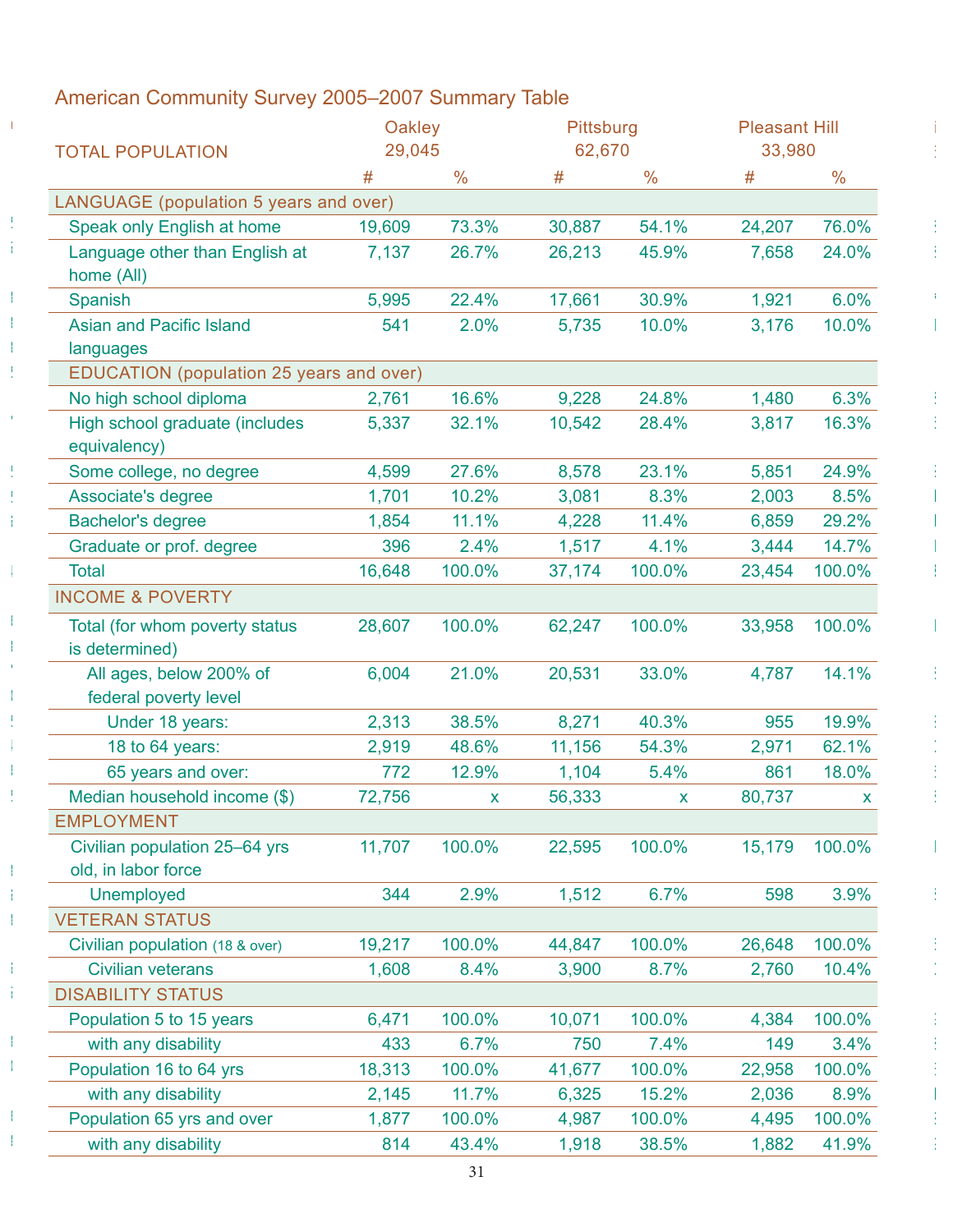|                                     | Richmond |               | San Pablo |               | <b>Walnut Creek</b> |               |  |  |
|-------------------------------------|----------|---------------|-----------|---------------|---------------------|---------------|--|--|
| <b>TOTAL POPULATION</b>             | 97,867   |               | 31,155    |               | 65,068              |               |  |  |
|                                     | #        | $\frac{0}{0}$ | #         | $\frac{0}{0}$ | #                   | $\frac{0}{0}$ |  |  |
| <b>GENDER</b>                       |          |               |           |               |                     |               |  |  |
| <b>Male</b>                         | 47,672   | 48.7%         | 15,430    | 49.5%         | 29,967              | 46.1%         |  |  |
| Female                              | 50,195   | 51.3%         | 15,725    | 50.5%         | 35,101              | 53.9%         |  |  |
| <b>AGE</b>                          |          |               |           |               |                     |               |  |  |
| <b>Under 5 years</b>                | 6,628    | 6.8%          | 2,276     | 7.3%          | 2,388               | 3.7%          |  |  |
| 5 to 9 years                        | 7,178    | 7.3%          | 2,002     | 6.4%          | 2,595               | 4.0%          |  |  |
| 10 to 14 years                      | 7,283    | 7.4%          | 2,928     | 9.4%          | 2,737               | 4.2%          |  |  |
| 15 to 19 years                      | 6,832    | 7.0%          | 2,121     | 6.8%          | 4,061               | 6.2%          |  |  |
| 20 to 24 years                      | 6,711    | 6.9%          | 2,705     | 8.7%          | 3,500               | 5.4%          |  |  |
| 25 to 29 years                      | 8,077    | 8.3%          | 2,291     | 7.4%          | 3,409               | 5.2%          |  |  |
| 30 to 34 years                      | 7,721    | 7.9%          | 2,622     | 8.4%          | 3,330               | 5.1%          |  |  |
| 35 to 39 years                      | 7,212    | 7.4%          | 3,273     | 10.5%         | 3,203               | 4.9%          |  |  |
| 40 to 44 years                      | 6,222    | 6.4%          | 1,687     | 5.4%          | 4,563               | 7.0%          |  |  |
| 45 to 49 years                      | 7,196    | 7.4%          | 1,622     | 5.2%          | 4,584               | 7.0%          |  |  |
| 50 to 54 years                      | 7,031    | 7.2%          | 1,938     | 6.2%          | 5,340               | 8.2%          |  |  |
| 55 to 59 years                      | 6,184    | 6.3%          | 1,412     | 4.5%          | 5,146               | 7.9%          |  |  |
| 60 to 64 years                      | 4,271    | 4.4%          | 1,289     | 4.1%          | 3,842               | 5.9%          |  |  |
| 65 to 69 years                      | 2,519    | 2.6%          | 732       | 2.3%          | 3,245               | 5.0%          |  |  |
| 70 to 74 years                      | 2,403    | 2.5%          | 759       | 2.4%          | 3,651               | 5.6%          |  |  |
| 75 to 79 years                      | 1,587    | 1.6%          | 661       | 2.1%          | 2,855               | 4.4%          |  |  |
| 80 to 84 years                      | 1,680    | 1.7%          | 360       | 1.2%          | 3,083               | 4.7%          |  |  |
| 85 years and over                   | 1,132    | 1.2%          | 477       | 1.5%          | 3,536               | 5.4%          |  |  |
| Median age (years) (both sexes)     | 34       | (x)           | 33        | (x)           | 48.1                | (x)           |  |  |
| <b>Male</b>                         | 33.9     | (x)           | 31.8      | (x)           | 45.9                | (x)           |  |  |
| Female                              | 34.2     | (x)           | 34.1      | (x)           | 50                  | (x)           |  |  |
| RACE/ETHNICITY                      |          |               |           |               |                     |               |  |  |
| <b>White</b>                        | 18,941   | 19.4%         | 3,521     | 11.3%         | 50,111              | 77.0%         |  |  |
| <b>Hispanic or Latino</b>           | 32,768   | 33.5%         | 16,752    | 53.8%         | 4,730               | 7.3%          |  |  |
| <b>Black or African American</b>    | 29,336   | 30.0%         | 4,894     | 15.7%         | 1,122               | 1.7%          |  |  |
| American Indian and Alaska          | 38       | 0.0%          | 72        | 0.2%          | 127                 | 0.2%          |  |  |
| <b>Native</b>                       |          |               |           |               |                     |               |  |  |
| Asian                               | 14,046   | 14.4%         | 5,483     | 17.6%         | 7,730               | 11.9%         |  |  |
| Native Hawaiian and                 | 145      | 0.1%          |           | 0.0%          | 54                  | 0.1%          |  |  |
| <b>Other Pacific Islander alone</b> |          |               |           |               |                     |               |  |  |
| Some other race                     | 593      | 0.6%          | 156       | 0.5%          | 170                 | 0.3%          |  |  |
| Two or more races                   | 2,000    | 2.0%          | 277       | 0.9%          | 1,024               | 1.6%          |  |  |
| <b>PLACE OF BIRTH</b>               |          |               |           |               |                     |               |  |  |
| U.S. born                           | 67,459   | 68.9%         | 18,013    | 57.8%         | 52,093              | 80.1%         |  |  |
| Foreign born                        | 30,408   | 31.1%         | 13,142    | 42.2%         | 12,975              | 19.9%         |  |  |